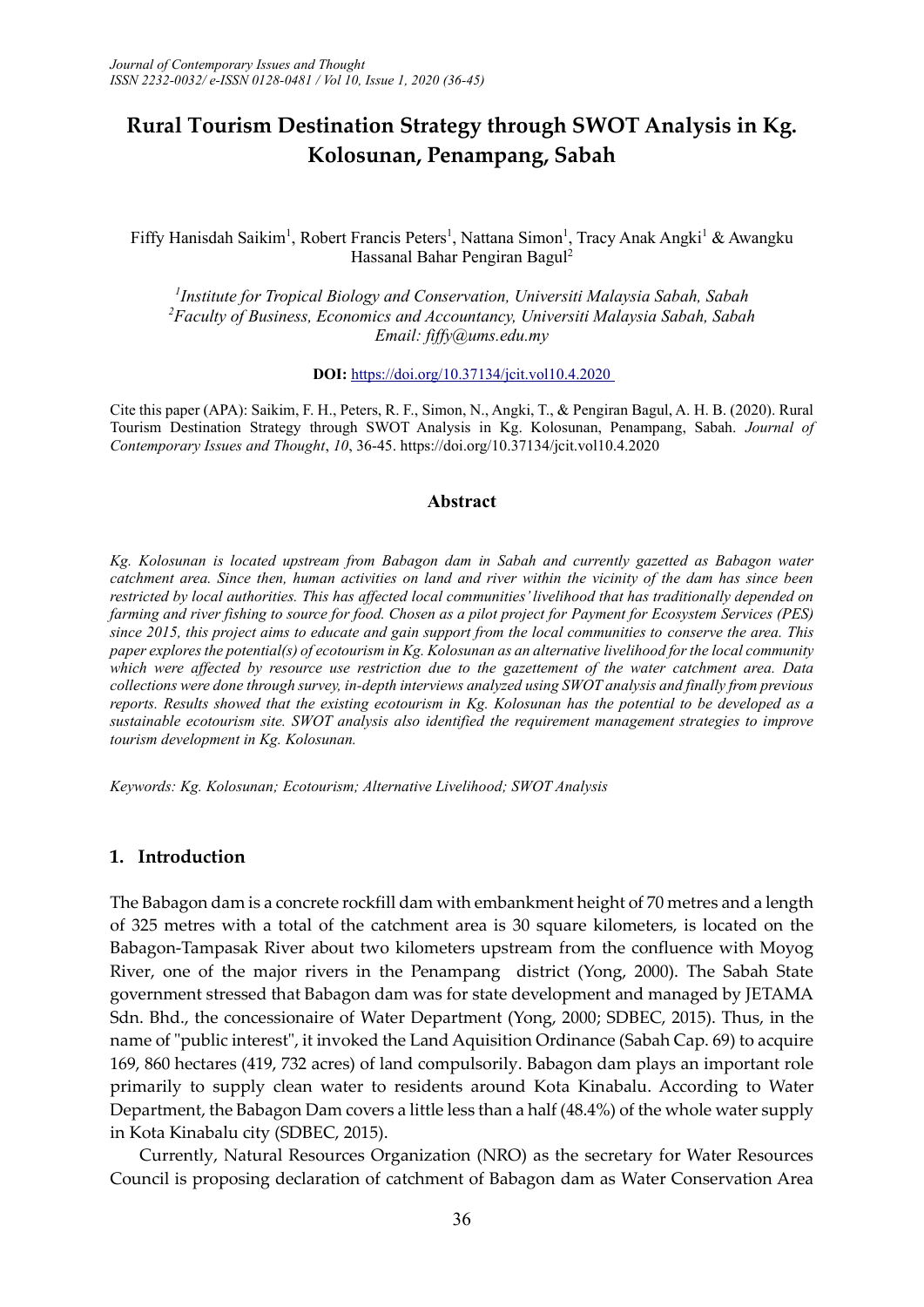and Water Protection Area under Water Resources Enacment in gazzette (SDBEC, 2015). According to the coordinates of the villages derived from GIS of CRBR develop under BBEC II the Babagon Dam includes four (4) villages, namely Kampung Tampasak, Kampung Kolosunan, Kampung Kintok and Kampung Babagon Toki were located in the catchment area. The residents living around Babagon Dam such as local community in Kg. Kolosunan, plays an important role to maintain water quality of the fresh water ecosystem along their nearby river to Babagon dam.

Kg. Kolosunan is located in the northeast upper stream of the Babagon dam. The local community still applied traditional farming, rubber tree plantation and they are still depending on forest source as their main socioeconomic activity. However, their agricultural activity is very limited because the uses of chemicals such as pesticides and fertilizers can affect the water quality of the river. Therefore, Kg. Kolosunan has been selected as a pilot project for Payment for Ecosystem Services (PES) or economic incentives for biodiversity conservation by creating a "Tagal system" (5 km along the river, named Sg. Tungan) since 2014. This "Tagal System" is a traditional practice of the Dusun community in Sabah to ensure the cleanliness of the river and maintain its sustainable stock of fish (SDBEC, 2015). In many villagers and rivers where the Tagal system applied, local communities develop alternative sustainable livelihood by promoting ecotourism based on the fish resources increased by the system, such as sports, fishing, homestay, swimming with the fish, fish massage, fish feeding venture, and related ecotourism products. IUCN (World Conservation Union, 1997) defined ecotourism as a tour (hiking, jungle trekking & etc.) to natural area to enjoy and appreciate both nature and indigenous community culture, promoting conservation, minimum tourist impact and improving local community livelihoods through their socio-economic development.

Thus, a preliminary study was conducted in Kg. Kolosunan by field survey and an informant interview session with the local community and their associations of the ecotourism entrepreneurship. The purpose of this study was to investigate the potential(s) of ecotourism products in Kg. Kolosunan as an alternative livelihood. Thus, this analysis focuses on the strengths and weaknesses (internal factors – local analysis) as well as opportunities and threats (external factors – global analysis) in Kg. Kolosunan, regarding sustainable tourism and the corresponding strategy. In this study, SWOT analysis was conducted to examine sustainable tourism development in Kg. Kolosunan. According to Reihanian et al., (2012), SWOT refers to as follows: (S) stands for strengths, while (W) stands for weaknesses of the internal environmental factors of the ecotourism site. On the other hand, external factors were classified as opportunities (O) or threats (T). All information was tabulated in the internal factor estimate matrix (IFEM) and the latter was tabulated in the external factor estimate matrix (EFEM).

### **2. Methodology**

#### *Study Site*

Kg. Kolosunan is located at upstream of Babagon dam with approximate 45 minutes' drive with four wheels from Inanam Town, Kota Kinabalu, Sabah. According to data gathered from informant interviews, there were about 18 household members reside in Kg. Kolosunan. Majority of the local community are Dusun and dominated by SDA religion. The local community still applies traditional farming such as rubber tree and paddy field plantation.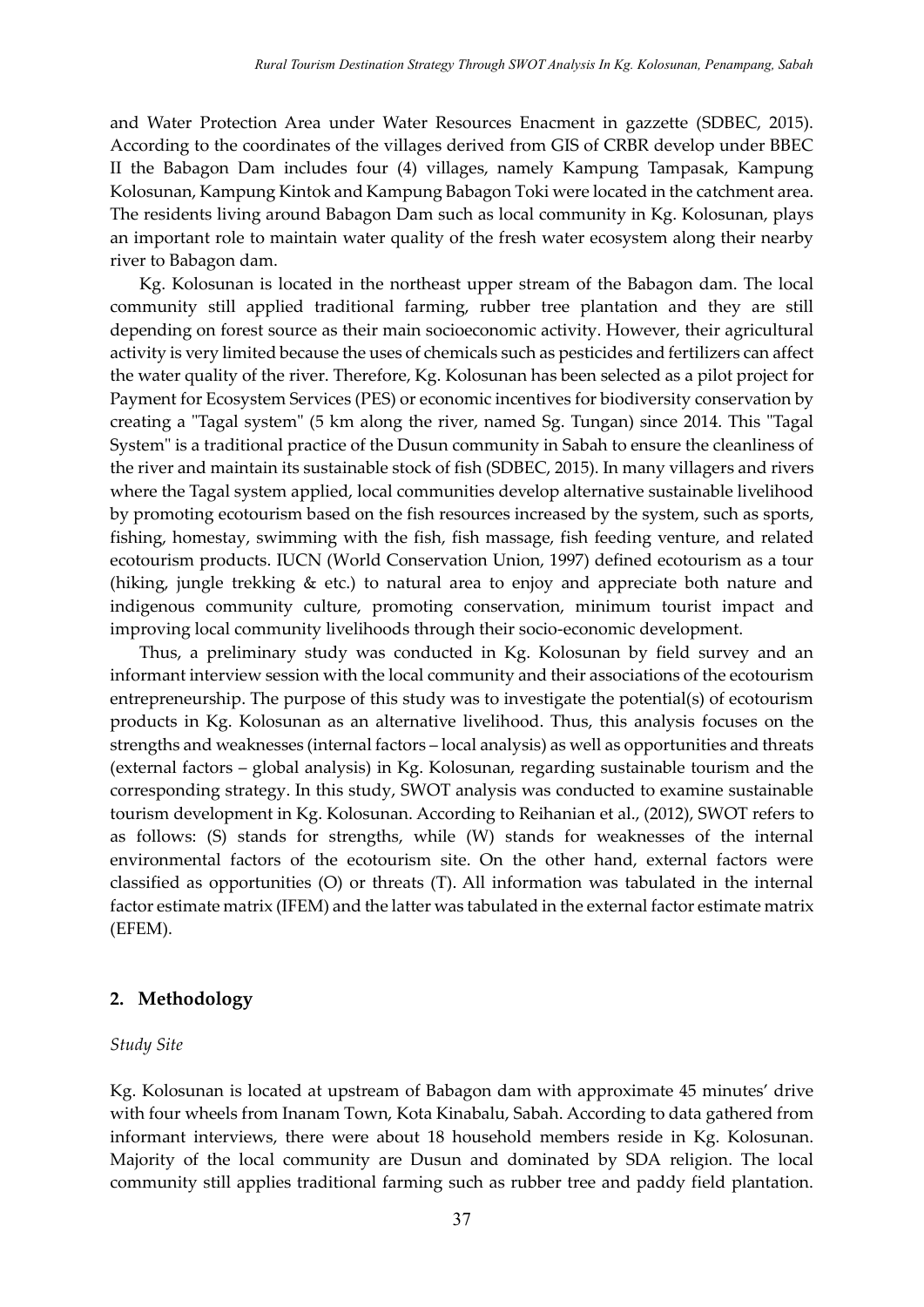Kg. Kolosunan is located in a pristine forest where wild forest sources are still available for community daily usages i.e. bamboo, rattan, *tuhau* and many others.



**Figure 1**: Location of Kg. Kolosunan Source: Resettlement, Development & Gender: The Case of Kampung Tampasak (Yong, 2000)

*Reconnaissance Survey and Engagement with Village Committee*

The first visit to Kg. Kolosunan was conducted on 10 – 12 July 2018 where the Study Team had the opportunity to meet with Mr. Jeffrey, the Chairman of the Kg. Kolosunan Ecotourism Association, committe members, and local villagers. The discussion enabled the Team to gain a brief glimpse into the village settings and to understand some of the issues faced by the community.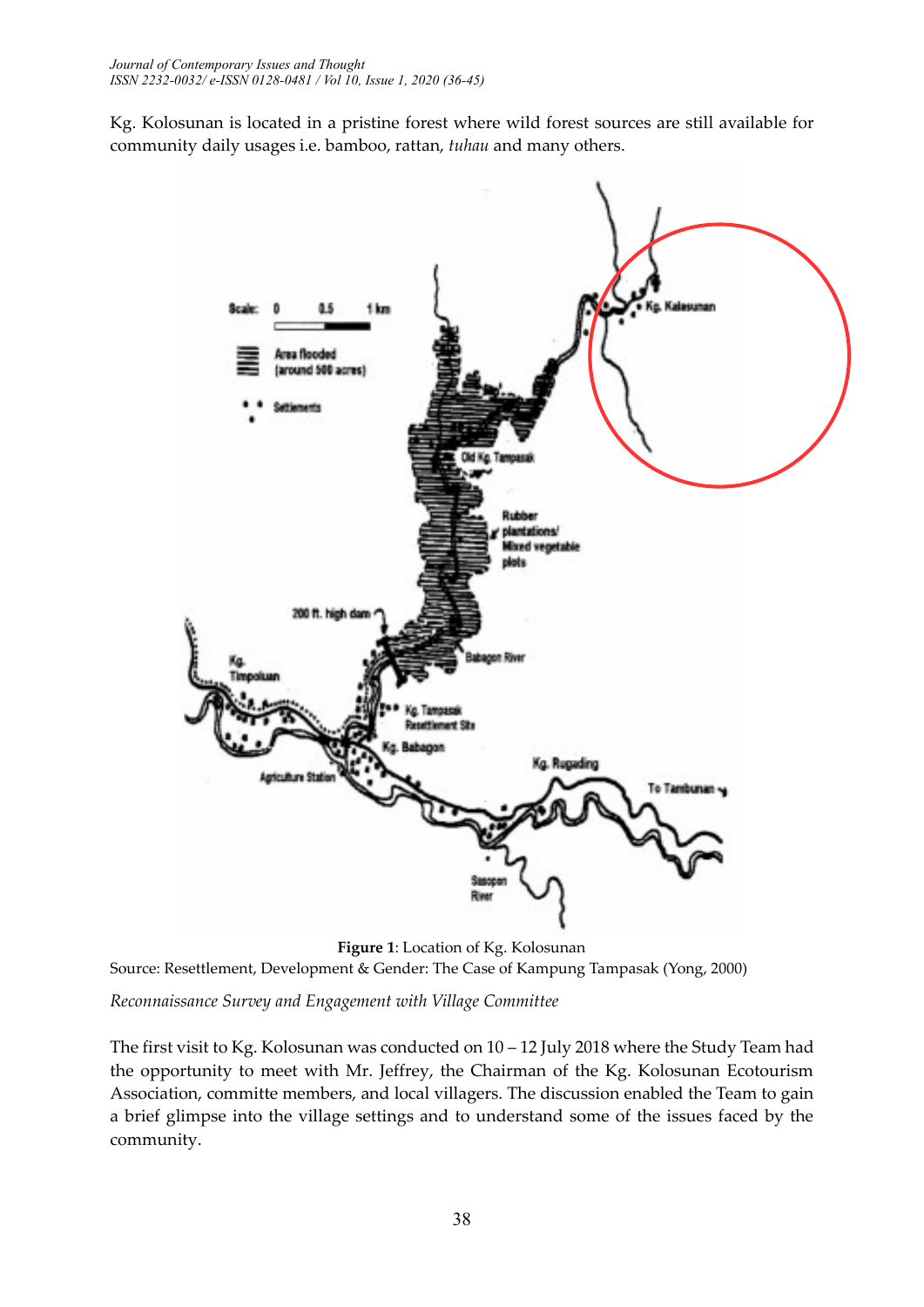# *Data Resources & Analysis*

The community-based conservation study at Kg. Kolosunan utilized primary data to develop a profile of the community. Primary data used in the report was generated through the key informants' interviews, group discussions and observations. Surveys were administered on local community regarding conservation and tourism aspects. A face-to-face survey method was employed since it is more likely to elicit higher response rates than mail surveys (Lee & Han, 2002).

# *SWOT Analysis*

SWOT analysis, an acronym for Strength, Weaknesses, Opportunities and Threats are used in many field especially in the business planning department (Helms et. al, 2010). It evaluates four (4) different elements of any project that involves specifying the objective of the study and able to identify both internal and external factors to achieve the objective. Internal factors will identify both strengths and weaknesses of the plan, while external factors will provide an insight on opportunities and threats presented by the environment external to the local community. Collected data was analysed using SWOT analysis and tabulated in IFEM and EFEM table. Knowledge and insight needed could be identified for managers to make strategic decisions and guide the development of their organization (Grant, 2008). Meanwhile, secondary data was collected through published reports.

# 3. **Results**

Based on the survey, SWOT analysis was adopted specifically for the locality to assess the ecotourism product through analyzing results and determining priorities.

# *Internal factor estimate matrix (IFEM)*

Result identification of strengths and weaknesses of these factors can be used as internal strategic factors, given a weighting and rating for each factor. Total score values were obtained as shown in Table 3.1 IFEM matrix.

There were 17 factors identified as strengths for this project pertaining to geographical features, potential tourist attraction, basic tourism infrastructure, tourism activities, tourisms market, socio-economy background and finally skills and training. Weights of each factor were between 0.02 to 0.05, and the effectiveness score ranges from 2 to 4. The highest weights were given to geographical features, potential tourist attraction and socio-economy background. The highest final score was the potential tourism attraction as well as socio-economy background of community. When considering weaknesses, there were 13 factors detected. Basic tourism infrastructures such lack of accommodation and bad road access as well as the lack of clear tourism plan had the highest weight of 0.05. The lowest weight was 0.02, while effective score ranges between 2 and 4. Totally, the final score for was 3.43 which is the value of internal factors implies that strengths were greater than weaknesses.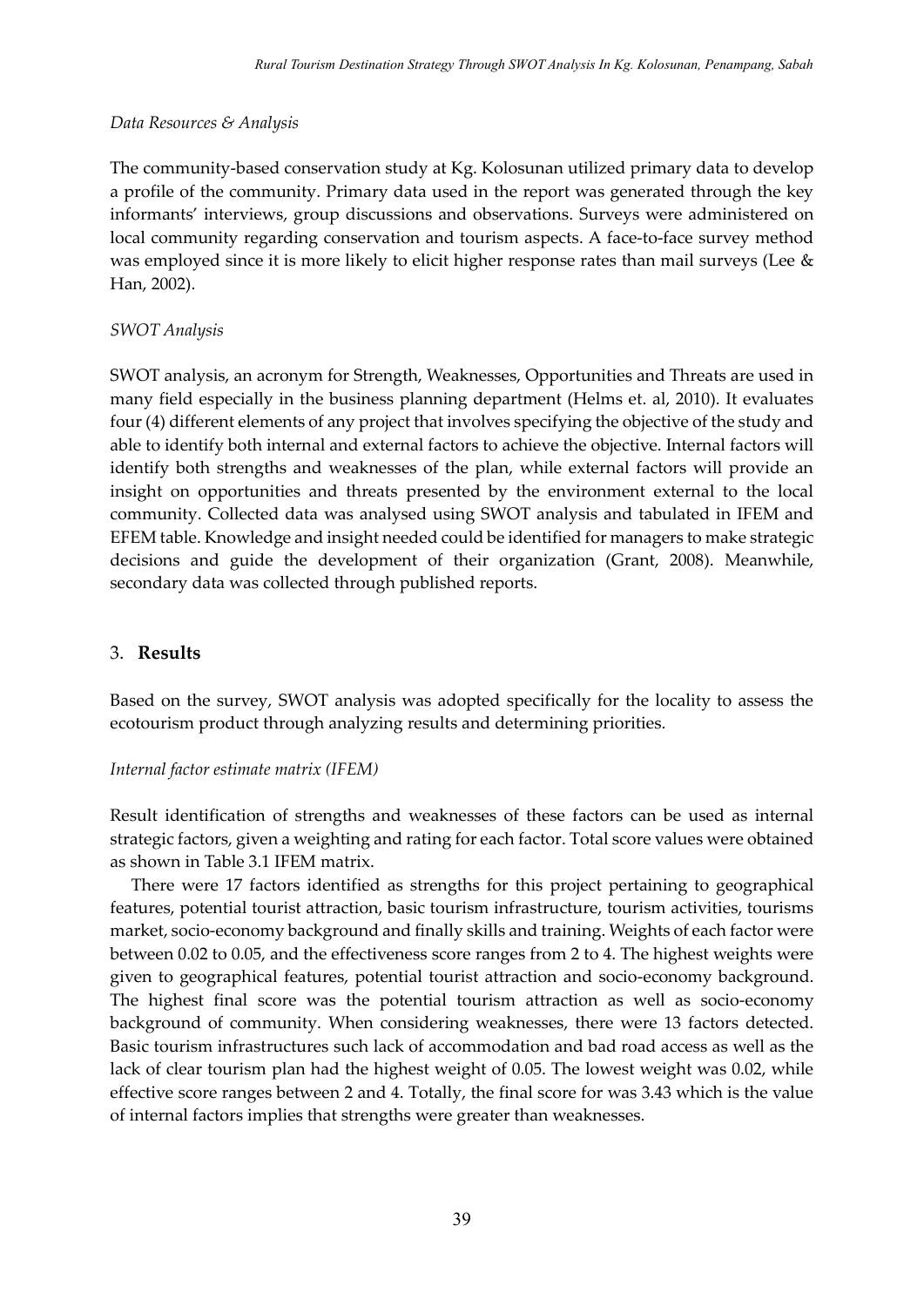# *External factor estimate matrix (EFEM)*

There were 13 factors pertaining to opportunities while six (6) pertaining to threats. Tourism activities through the development of comprehensive management plan and marketing strategy had the highest weight in opportunity i.e. 0.09 while the lowest weight noted was 0.04. Threat to endemic species through habitat disturbance added by the unknown tourism carrying capacity had the highest weight of 0.08. Rivalry from other tourism market as well as the usage of chemical fertilizers and insecticides (ecotourism demand) were given the least weight of 0.03. The effectiveness score for both opportunities and threat were between two (2) and four (4). Ultimately, the value of external factors equalled to 3.19. This implies that opportunities precede threats.

Results are shown in Table 2, EFEM Matrix.

|                | <b>INTERNAL FACTORS</b>                                                                                                                                                                                                                                                                                                                                        | <b>WEIGHT</b> | <b>EFFECTIVENESS</b><br><b>SCORE</b> | <b>FINAL</b><br><b>SCORE</b> |
|----------------|----------------------------------------------------------------------------------------------------------------------------------------------------------------------------------------------------------------------------------------------------------------------------------------------------------------------------------------------------------------|---------------|--------------------------------------|------------------------------|
|                | <b>Strengths (S)</b>                                                                                                                                                                                                                                                                                                                                           |               |                                      |                              |
|                | Geographical feature                                                                                                                                                                                                                                                                                                                                           |               |                                      |                              |
| 1              | Lost in the environment feeling, but location is actually very close to town; i.e. 40<br>minutes to Inanam town & 1 hour to KK city centre. The natural ecosystem (attraction)<br>is very well preserved, which is rare in areas close to city centres. Tourist do not need<br>to travel far to experience ecotourism.                                         | 0.05          | 3                                    | 0.15                         |
|                | <b>Potential attraction</b>                                                                                                                                                                                                                                                                                                                                    |               |                                      |                              |
| $\overline{2}$ | Available wild flora and fauna (large fern, tuhau, butterflies etc.) including protected<br>species (Hornbill & Rafflesia).                                                                                                                                                                                                                                    | 0.05          | 4                                    | 0.2                          |
| 3              | Unique landscape featuring many types of waterfall that differs from one another, that<br>requires different scales of difficulties to reach.                                                                                                                                                                                                                  | 0.04          | 3                                    | 0.12                         |
|                | <b>Basic tourism infrastructure</b>                                                                                                                                                                                                                                                                                                                            |               |                                      |                              |
| 4              | Beautiful camping sites are ready for tourist usage; on a flat land, close to the river.<br>Restrooms available with proper sewage system that reduces impact on the<br>environment. Power supply is also available for tourist usage in the tourist centre.<br>Traditional dining experience (halal) could be requested and prepared by local<br>communities. | 0.03          | 3                                    | 0.09                         |
| 5              | Clean, piped water available at tourist centre as well as houses within the kampung.<br>Gravity water are also easily available along hiking trails, and around the kampung<br>including local farms.                                                                                                                                                          | 0.02          | $\overline{2}$                       | 0.04                         |
|                | <b>Tourism activities</b>                                                                                                                                                                                                                                                                                                                                      |               |                                      |                              |
| 6              | Tourism activities are centred in one place, known to the locals as their tourism centre.<br>This centre was built by locals themselves on a plot of land, by the river. There is a 2-<br>storey building used as an information centre, kitchen, one basic room and restroom<br>close to each other.                                                          | 0.03          | 3                                    | 0.09                         |
| 7              | There are three (3) main hiking trails determined by locals themselves. All trails have<br>their own specialty & difficulty level. Local guides will provide educational & interactive<br>trail regarding the natural environment and their traditional uses.                                                                                                  | 0.03          | 3                                    | 0.09                         |
| 8              | River conservation is in place for 3 years & with locals own initiative to implement the<br>Tagal system along their river. The zoning system that they currently have allows<br>ecotourism activities to be done including fish spa, fish feeding, fishing (catch &<br>release) and swimming; however rules to be adhered by tourists.                        | 0.04          | 4                                    | 0.16                         |
| 9              | Various tourism activities planned including traditional and culture experience that<br>enables tourist to mingle with local community; including local fruit & vegetable<br>farming, traditional food hunting and many others.                                                                                                                                | 0.02          | 4                                    | 0.08                         |
|                | <b>Tourism market</b>                                                                                                                                                                                                                                                                                                                                          |               |                                      |                              |
| 10             | Ecotourism market exist in Sabah especially Kota Kinabalu as the main entrance to<br>this state (ecotourism actively being market) would easily attract many tourists.<br>Domestic tourist and local hikers' community growing in Sabah (adventure).                                                                                                           | 0.04          | 4                                    | 0.16                         |

|  |  | Table 1: Internal factor estimate matrix (IFEM) |  |
|--|--|-------------------------------------------------|--|
|--|--|-------------------------------------------------|--|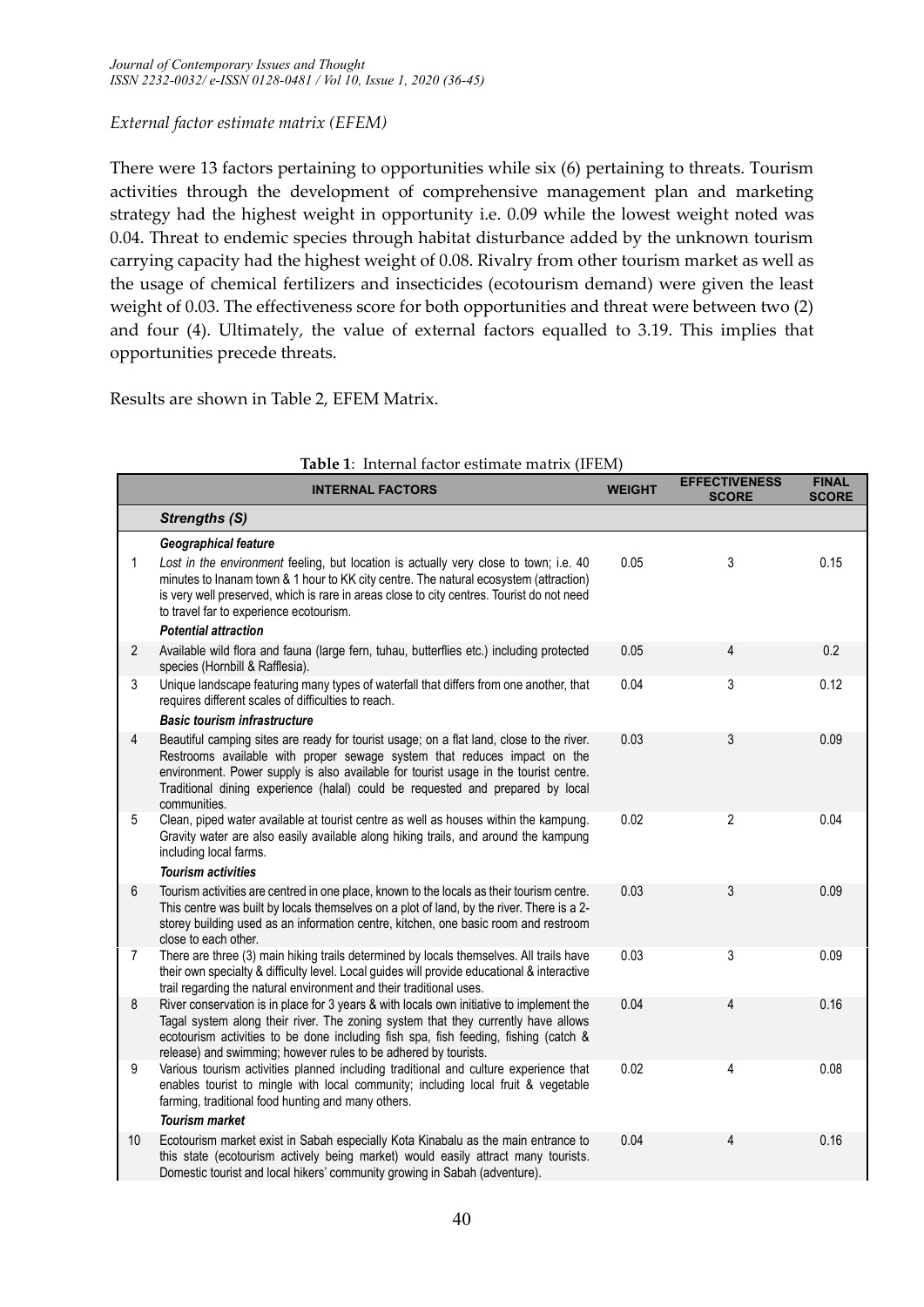|                | <b>Skills &amp; training</b>                                                                                                                                                                                                                                                                                                                                                                                                                                                          |       |                |       |
|----------------|---------------------------------------------------------------------------------------------------------------------------------------------------------------------------------------------------------------------------------------------------------------------------------------------------------------------------------------------------------------------------------------------------------------------------------------------------------------------------------------|-------|----------------|-------|
| 11             | Local communities are actively involved in the tourism activities & are trained<br>regarding environmental education. They are also known as Citizen Scientist.                                                                                                                                                                                                                                                                                                                       | 0.04  | 3              | 0.12  |
|                | Socio-economy background                                                                                                                                                                                                                                                                                                                                                                                                                                                              |       |                |       |
| 12             | High level of community awareness & compliance regarding biodiversity conservation.<br>They are willing to partake in Tagal system, River Ranger, Wildlife Warden, highly<br>engaged in creating local map and many more.                                                                                                                                                                                                                                                             | 0.05  | 4              | 0.20  |
| 13             | Community has high motivation to improve their economic situation through<br>ecotourism; as well as the drive to implement their plans for the benefit of the<br>environment and the peoples' socio-economic condition.                                                                                                                                                                                                                                                               | 0.04  | 4              | 0.16  |
| 14             | Restriction imposed by Government on traditional activities on water and land that<br>helps to conserve the pristine condition of the environment.                                                                                                                                                                                                                                                                                                                                    | 0.02  | 4              | 0.08  |
| 15             | Well organized community towards building ecotourism in their locality, willingness to<br>learn and share experiences with community's vicinity kampungs.                                                                                                                                                                                                                                                                                                                             | 0.02  | 3              | 0.06  |
| 17             | Small community in the kampung, controllable number of people that could be a good<br>start towards achieving their ecotourism plans.                                                                                                                                                                                                                                                                                                                                                 | 0.02  | $\overline{2}$ | 0.04  |
|                | <b>Weaknesses (W)</b>                                                                                                                                                                                                                                                                                                                                                                                                                                                                 |       |                |       |
|                | <b>Basic tourism infrastructure</b>                                                                                                                                                                                                                                                                                                                                                                                                                                                   |       |                |       |
| 1              | The kampung is not ready to receive sleeping guests as there are no lodging options<br>other than camping; as the community has decided not to embark on homestay<br>programs. Restrooms are insufficient to cater a large group of visitors and the<br>condition needs to be upgraded including power supply, additional cubicles, wash<br>basin etc. Dining experience are limited to prior bookings only and there are no proper<br>dining area nor restaurant or canteen options. | 0.05  | 4              | 0.20  |
| $\overline{2}$ | Basic infrastructures are limited to this kampung. Road access is bad, unreachable<br>during rainy seasons and there are no alternatives into this kampung. There is also<br>none public transport from the closest town, Inanam. Frequent power outages occur<br>in the village and no treated water supply to houses in the kampung. In terms of<br>communication, there is limited telco and internet connectivity.                                                                | 0.05  | 4              | 0.20  |
|                | <b>Tourism activities</b>                                                                                                                                                                                                                                                                                                                                                                                                                                                             |       |                |       |
| 3              | There are no signages throughout the kampung including tourist attractions, and there<br>is no viewing platform of location yet.                                                                                                                                                                                                                                                                                                                                                      | 0.035 | 3              | 0.105 |
| 4              | The local community tourism organization has no clear report or plan structures<br>despite being established since 2014. It also lacks marketing strategy. No firm event<br>calendar and no clear big offerings or landmarks.                                                                                                                                                                                                                                                         | 0.05  | 4              | 0.20  |
| 5              | Increasing tourism activities might increase solid waste pollution in the kampung and<br>they have no disposal plans yet.                                                                                                                                                                                                                                                                                                                                                             | 0.03  | 3              | 0.09  |
| 6              | Hiking as a major attraction lack basic necessities, i.e. unsuitable selection of trails,<br>low safety, no map and signage, undetermined prices, cleanliness etc.                                                                                                                                                                                                                                                                                                                    | 0.03  | 3              | 0.09  |
| $\overline{7}$ | Fishing enthusiast are one of the major tourist groups that visits to experience catch<br>& release fishing. However, there are no guidelines in place yet.                                                                                                                                                                                                                                                                                                                           | 0.03  | 3              | 0.09  |
| 8              | Fish spa (Tagal) as one of the major attraction also lack clear & unique offer to tourist.<br>The usage of processed fish food could affect the water quality in the long run.                                                                                                                                                                                                                                                                                                        | 0.03  | 3              | 0.09  |
| 9              | There is no population study & impact assessment on the bird community including<br>the protected Hornbill and Rafflesia. Carrying capacity is unknown.                                                                                                                                                                                                                                                                                                                               | 0.04  | 4              | 0.16  |
| 10             | Historical trails (evidences & sites) are unverified by professionals.                                                                                                                                                                                                                                                                                                                                                                                                                | 0.02  | 2              | 0.04  |
|                | <b>Skills &amp; training</b>                                                                                                                                                                                                                                                                                                                                                                                                                                                          |       |                |       |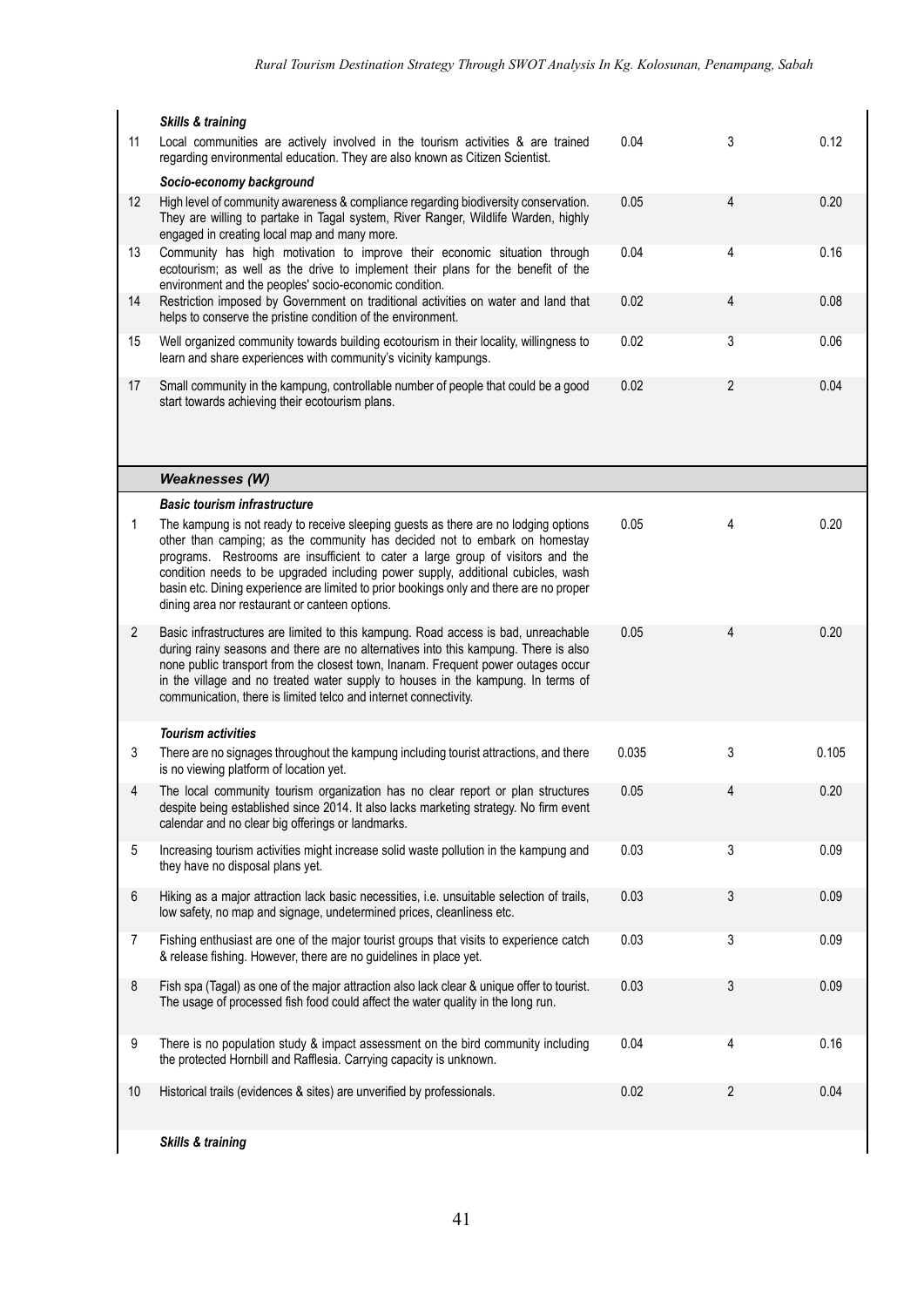| 11 | Local volunteers in the tourism organization lacks proper training and skills in tourism<br>background, including management, guides, F &B, safety, language, housekeeping<br>etc.<br>Socio-economy background                                                                            | 0.04  |    | 0.16  |
|----|-------------------------------------------------------------------------------------------------------------------------------------------------------------------------------------------------------------------------------------------------------------------------------------------|-------|----|-------|
| 12 | There are unsettled land issues with the government, or pending approval of<br>applications by villagers that hinders further activities.                                                                                                                                                 | 0.03  |    | 0.09  |
| 13 | Decreasing volunteer motivation happened as monetary returns from tourism activities<br>are very limited. There are also lacks of participation or limited numbers of locals in<br>the tourism plans as the younger generation have moved out of the kampung to further<br>study or work. | 0.025 | 3  | 0.075 |
|    | <b>TOTAL</b>                                                                                                                                                                                                                                                                              |       | 96 | 3.43  |

## **Table 2**: External factor estimate matrix (EFEM)

|                   | <b>EXTERNAL FACTOR</b>                                                                                                                                                                                                                                                  | <b>WEIGHT</b> | <b>EFFECTIVENESS</b><br><b>SCORE</b> | <b>FINAL</b><br><b>SCORE</b> |
|-------------------|-------------------------------------------------------------------------------------------------------------------------------------------------------------------------------------------------------------------------------------------------------------------------|---------------|--------------------------------------|------------------------------|
|                   | <b>Opportunities (O)</b>                                                                                                                                                                                                                                                |               |                                      |                              |
|                   | Geographical feature                                                                                                                                                                                                                                                    |               |                                      |                              |
| 1                 | There are many opportunities to enhance the geographical features / landscape of<br>the area in order to garner more interest; including building the kampung landmark,<br>viewing platform; agritourism etc.                                                           | 0.05          | 4                                    | 0.20                         |
| $\overline{2}$    | Initial interviews records showed that biodiversity is abundant in the area, thus an<br>opportunity for a scientific study to be done to determine population, management<br>recommendations including carrying capacity.                                               | 0.06          | 3                                    | 0.18                         |
|                   | <b>Basic tourism infrastructure</b>                                                                                                                                                                                                                                     |               |                                      |                              |
| 3                 | The designated tourism area in the village is quite large and strategically located by<br>the river thus there are rooms for improvement for development of standard buildings<br>for canteen, kitchen, lodging and restrooms for tourism activity purposes.            | 0.05          | 3                                    | 0.15                         |
| 4                 | Ecotourism activity and PES project in the kampung could be one of the justifications<br>to hasten the approval by the Government for proper transport and communication<br>network.                                                                                    | 0.04          | $\overline{2}$                       | 0.08                         |
|                   | <b>Tourism activities</b>                                                                                                                                                                                                                                               |               |                                      |                              |
| 5                 | Develop a comprehensive management plan & marketing strategy for tourism<br>purposes in the kampung with guidance and endorsement from relevant authorities.                                                                                                            | 0.09          | 4                                    | 0.36                         |
| 6                 | Detailed plan of hiking trails & water activities to be determined as per agreement with<br>required government and kampung laws and regulations.                                                                                                                       | 0.04          | 4                                    | 0.16                         |
| $\overline{7}$    | Heritage & historical study to determine the historical allegations and management<br>recommendations.                                                                                                                                                                  | 0.04          | 2                                    | 0.08                         |
| 8                 | Alternative tourism activity plans that includes hands on experiences, i.e. traditional<br>cooking class / demonstration, traditional music & sport activity and tools making,<br>handicraft class, traditional massage & spa, training centre for younger generations. | 0.05          | 3                                    | 0.15                         |
|                   | <b>Tourism market</b>                                                                                                                                                                                                                                                   |               |                                      |                              |
| 9                 | As few kampung share the same natural resources and located close to each other,<br>an ecotourism network could be considered to minimize competition.                                                                                                                  | 0.05          | 2                                    | 0.10                         |
|                   | <b>Skills &amp; training</b>                                                                                                                                                                                                                                            |               |                                      |                              |
| 10                | Training for local community on Tourism Management that covers many aspects of<br>tourism.                                                                                                                                                                              | 0.08          | 4                                    | 0.32                         |
|                   | Socio-economy background                                                                                                                                                                                                                                                |               |                                      |                              |
| 11                | Appointment of Honorary Wildlife Warden to local community and extension of<br>knowledge to vicinity kampung.                                                                                                                                                           | 0.05          | $\overline{2}$                       | 0.10                         |
| $12 \overline{ }$ | Ecotourism activity and PES project could be a justification to expedite settlement of<br>any land issues from relevant authorities.                                                                                                                                    | 0.04          | 2                                    | 0.08                         |
| 13                | Employment opportunity for local community in the tourism field in the kampung, and<br>Kota Kinabalu as a whole. This would also create an avenue to appreciate efforts by<br>local community in guarding their environment.                                            | 0.06          | 4                                    | 0.24                         |
|                   | Threats (T)                                                                                                                                                                                                                                                             |               |                                      |                              |
|                   | Geographical feature                                                                                                                                                                                                                                                    |               |                                      |                              |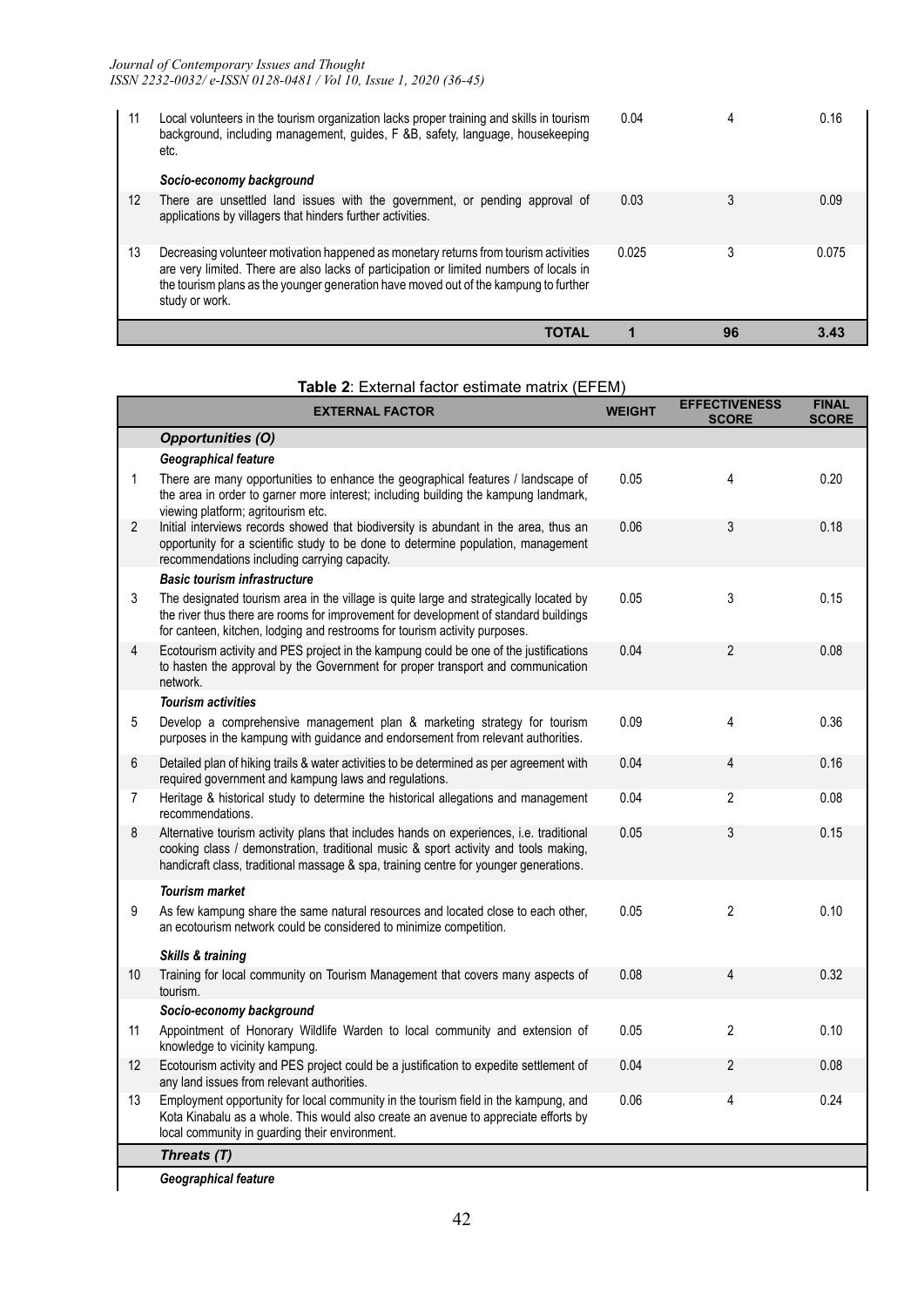|   | TOTAL                                                                                                                                                                                      |      | 57             | 3.19 |
|---|--------------------------------------------------------------------------------------------------------------------------------------------------------------------------------------------|------|----------------|------|
|   | local usage and tourism purpose.                                                                                                                                                           |      |                |      |
| 6 | No regulations on forest produce harvesting (medicinal, food, and craft plants) for                                                                                                        | 0.05 | 3              | 0.15 |
| 5 | Usage of chemical fertilizers and insecticides to supplement the growing demand from<br>the ecotourism industry.                                                                           | 0.03 | $\mathfrak{p}$ | 0.06 |
|   |                                                                                                                                                                                            |      |                |      |
| 4 | Possible future land issues with regards to entry and usage for ecotourism purpose.                                                                                                        | 0.04 | 3              | 0.12 |
|   | Socio-economy background                                                                                                                                                                   |      |                |      |
| 3 | Better ecotourism offers from neighbouring sites or replication of ecotourism activities<br>in close-by areas.                                                                             | 0.03 | 2              | 0.06 |
|   | <b>Tourism market</b>                                                                                                                                                                      |      |                |      |
| 2 | Community "pleas" for guidance unheard to local authorities.                                                                                                                               | 0.07 | 4              | 0.28 |
|   | <b>Tourism activities</b>                                                                                                                                                                  |      |                |      |
|   | Threat to endemic species through habitat disturbance with the introduction of mass<br>tourism activities. This is also caused by the unknown ecotourism carrying capacity of<br>the area. | 0.08 | 4              | 0.32 |
|   |                                                                                                                                                                                            |      |                |      |

Sustainability is the main aim in developing an ecotourism destination to ensure the return on investment could benefit the environment as well as the community in the long run. In order to assess this, a pairing of SO, WO, ST and WT, were done to identify key strategies for this particular area. S-O strategies proposed the best opportunities from the strength of the area, while W-O strategies are identified through overcoming weaknesses that introduces opportunities. To reduce vulnerability of external threats, weakness could be reduced through assessing strengths as key to S-T strategies. S-T strategies should be able to overcome weaknesses by introducing opportunities, while W-T strategies present a defense mechanism for the area's weaknesses from succumbing to external threats. Strengths that are not maintained may become weakness and opportunities not taken but adopted by competitors may become threats (Helms et al., 2010). The SWOT matrix identified 25 key strategies as shown in Table 3 that enlisted the external and internal factors determining the potential of the area as an ecotourism destination.

#### **Table 3**: Sustainable tourism development strategies for Kg. Kolosunan

|               | <b>SO Strategies</b>                                                                                                                                                                                                                                                                                                                                                                                                                                                                                                                              |
|---------------|---------------------------------------------------------------------------------------------------------------------------------------------------------------------------------------------------------------------------------------------------------------------------------------------------------------------------------------------------------------------------------------------------------------------------------------------------------------------------------------------------------------------------------------------------|
|               | The Management of ecotourism in the area through community organizing shall include Community capacity building programs<br>that addresses weaknesses identified and it shall cover socialization, training, workshop and connection building among<br>stakeholders. These programs would be a communication tool throughout all stages, improving understanding of the tourism<br>industry, including financial management and business as well as gaining maximum community participation.                                                      |
| $\mathcal{P}$ | The early stage of planning should include a mapping of the surrounding areas that highlights nature product potentials and<br>their ability to support ecotourism. This stage would also identify the carrying capacity of ecotourism in the area and economic<br>benefits to the local community.                                                                                                                                                                                                                                               |
| 3             | Considering its particular biological and ecological conditions of the water catchment area, it should be a core factor in attracting<br>tourist, hence an institutional setup in a form of Management Organization, Kg Kolosunan, Inanam shall spearhead the<br>development of their Ecotourism Management Plan in order to have a clear vision and mission of including actions plans to be<br>taken. It will also take into account current law and regulations imposed by the government on the management of the shared<br>nature resources. |
| 4             | In the effort to develop a conservation area within the existence of community as an ecotourism destination, optimizing<br>Government policies regarding the area of special interest (water catchment area) can be realized by creating programs,<br>appropriate potential ecotourism products i.e.:                                                                                                                                                                                                                                             |
| a)            | Hiking tour by exploring the forest by doing observations of wildlife and forest landscape; with special highlights at every hiking<br>trails offered. Every trail shall be incorporated with environment education by local citizen scientist to educate visitors regarding                                                                                                                                                                                                                                                                      |

- *b) Wildlife tour, namely observation activities of wildlife including birdwatching activities and also protected species watching upon agreement by various agencies*
- *c) Botanical tour, namely observation of medicinal plants, forest plants and traditional local usages of forest plant.*

*the conservation efforts in the area.*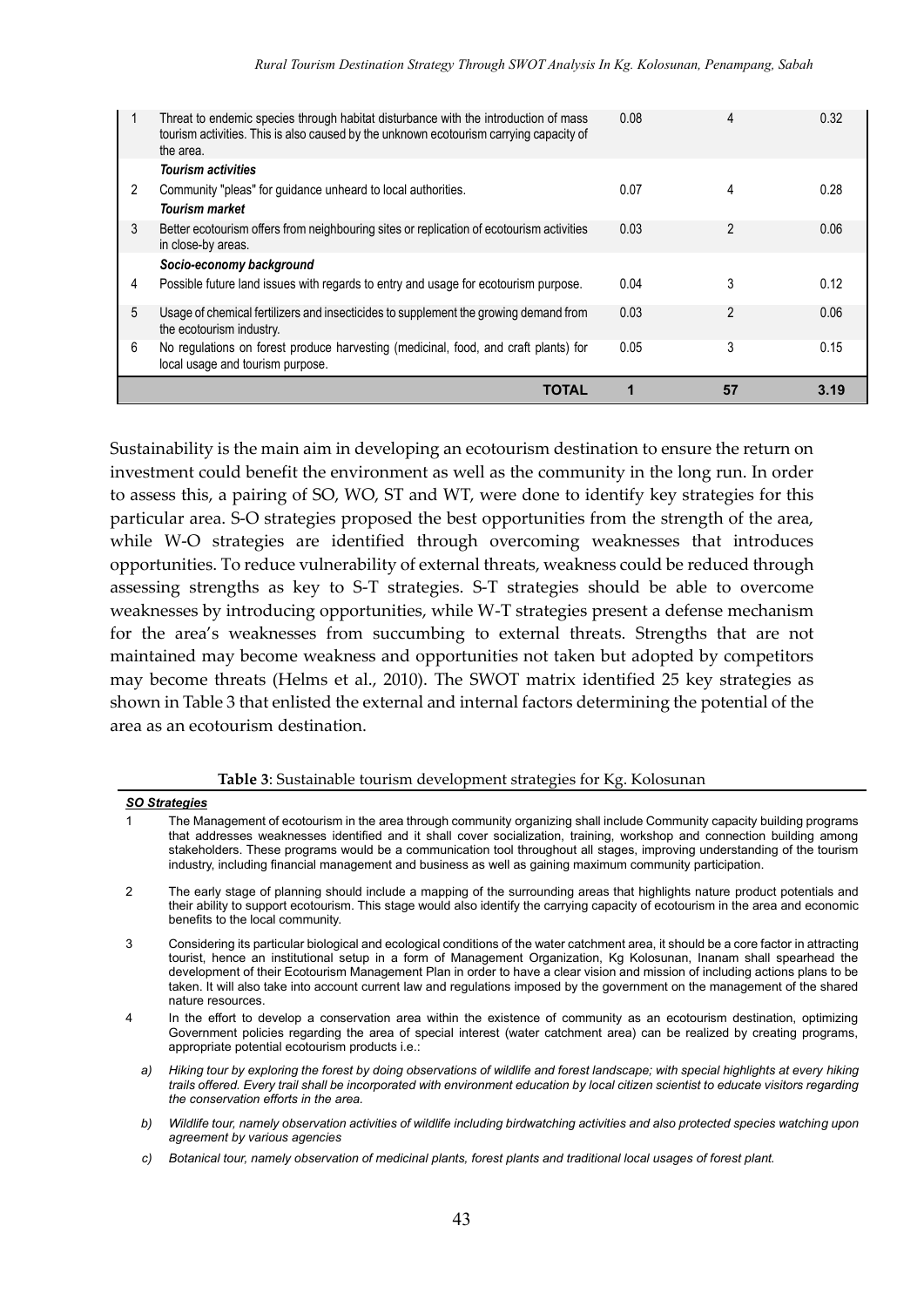- *d) River activities that includes regulated fish spa, fish feeding, fishing as well as swimming within the Tagal river.*
- *e) Village tour activities i.e. visiting houses and community farms to observe the activities of everyday life of the local people and provide interaction chance.*
- *f) Cultural and traditional lessons of music, dance, handicraft, farming, dining experience that incorporates sustainability education to travelers.*
- *g) Various unique tourism packages from basic package to complete overnight experience in the area depending on the length of stay.*
- 5 Planned and unique marketing strategies should be adopted to gain more interest in the village, especially on the conservation efforts that supports ecotourism with these strategies;
	- *a) Develop a comprehensive marketing strategy that adheres to laws and regulations.*
	- *b) Creates a destination image that accentuates the uniqueness of the water catchment area, coupled with local conservations*  efforts that could be extended to visitors and cultural values that cultivate ongoing education with the development of *ecotourism.*
	- *c) Cooperating with Government agencies, non-governmental organizations, private sectors (main tourism players), and educational institutions in promoting the uniqueness of the travel experiences.*
- 6 Advantage should be taken of the area's location, which is very close by to Kota Kinabalu city while planning for a sustainable tourism and should include the preservation of local culture and traditions as well as ecological values it has.
- 7 Relevant government agencies to guide the community organization in management and marketing aspects of the industry.

#### *ST Strategies*

- 1 A plan on safeguarding the ecosystem of the area should be incorporated in the overall Ecotourism Management Plan of the area to avoid tourism negative impact to the sensitive environment, in order to conserve their ecological value. This should be done in accordance in International and National laws and regulations. This would also include Environmental Impact Assessment for any projects within and around the water catchment area.
- 2 Increase awareness regarding conservation water catchment area including the PES plan; marketing of ecotourism must be smart and unique to garner interest amongst visitors in giving contribution while on holiday and that every penny is worth to be spent there.
- 3 Transparent on money spent for conservation purposes in the area to attract more environmental-aware people to contribute / visit the area.
- 4 Build an ecotourism network with vicinity kampung instead of replication that creates more competition. With good networking and specialization, better tourism quality could be offered to visitors and also for better-spread gains for the community.
- 5 Upgrade basic infrastructure especially road networks to ease tourism activities.
- 6 Environment education to visitors by citizen scientist from the area.

#### *WO Strategies*

- 1 Provide accommodation for overnight and long stays.
- 2 Provide dining options, including canteens for visitors.
- 3 Communicating and introducing the areas' attractions by well-designed educating packages.
- 4 Environmental education building through public media, academia, government agencies and NGO's.
- 5 Collaborate with government agencies and tour companies to uphold the ecotourism activities in the area, including from the early planning stage.
- 6 Allocating budget, including sourcing activities to establish tourism infrastructures.

#### *WT Strategies*

- 1 Building road networks to the area, suitable for tourism including public transportation.
- 2 Establish a carrying capacity of tourism activities to avoid congestion as well as to preserve the ecosystem.
- 3 Infrastructure development harmonized with population increase caused by tourist visits.
- 4 Informing ecotourists and tourists by local guides, handing out brochures, and erecting signs to prevent uneventful experience.
- 5 "Tagging" program with relevant government agencies pertaining to training and skills upgrading of local community involved in the ecotourism plan. Experts will educate and guide communities on specific issues identified.
- 6 Plan to establish a network with travel agencies to market the ecotourism products.